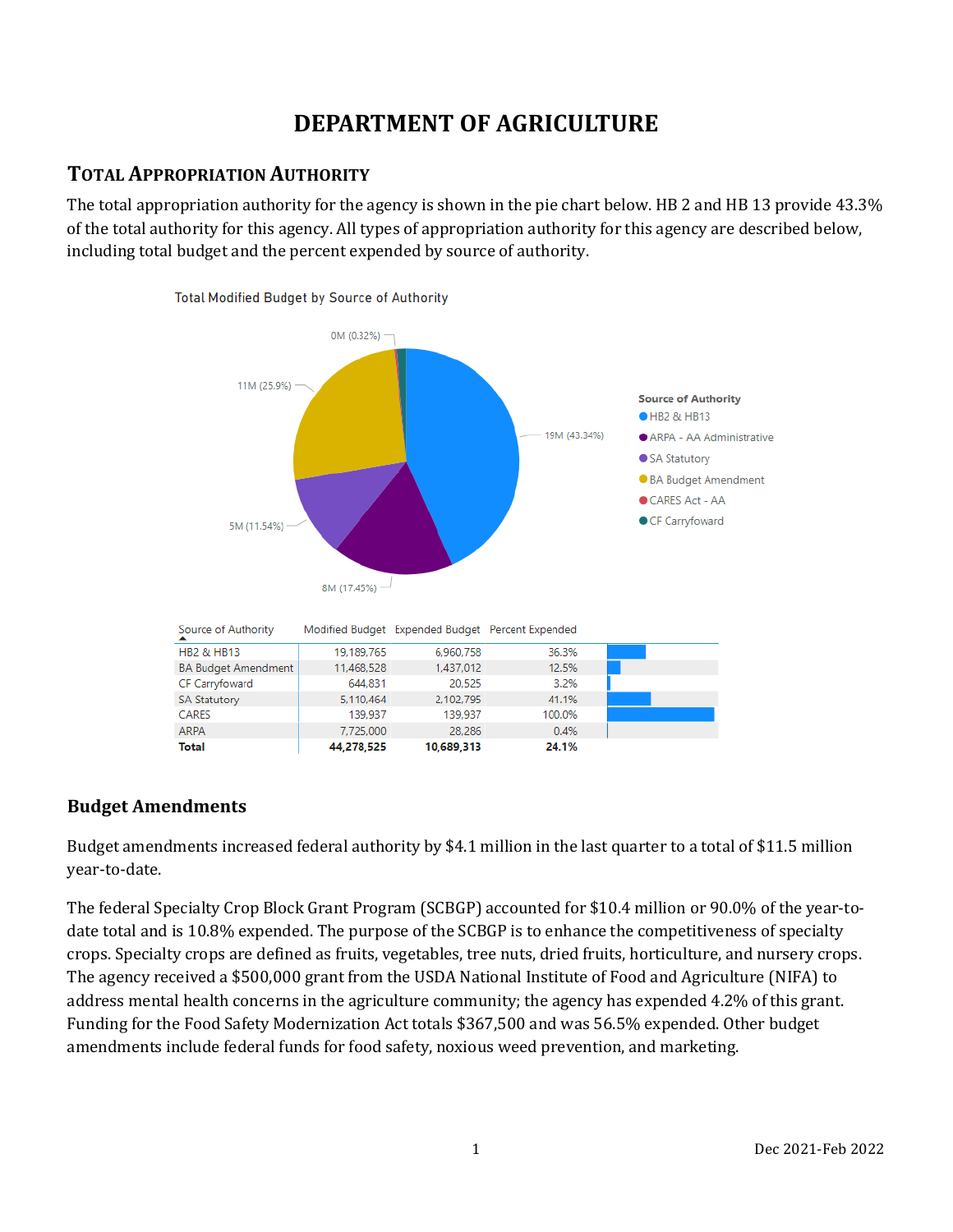### *COVID-19 Authority*

The following chart is provided to allow the legislature to examine the funding that is available to the agency for COVID-19 impacts.



For FY 2022, the established COVID budget is \$7.9 million, of which \$162,100 has been expended. The authority supports two programs.

1) Agricultural business improvement grants are budgeted at \$7.5 million, unexpended. Currently, twentyfive applications are in process; applications will be considered by the Economic Transformation, Stabilization, and Workforce Commission in mid-March.

Matching funds are required for all grants and may not come from another federal grant award. Eligible costs include, but are not limited to:

- Equipment
- Facilities Upgrades
- Consultant Services
- Advertising and Promotion
- Supplies and Materials
- 2) Cares Act and ARPA funding totaling \$365,000 is budgeted for meat processing grants and administrative cost. As of February, the agency has expended \$140,000 on meat processing grants and \$225,000 on administrative costs.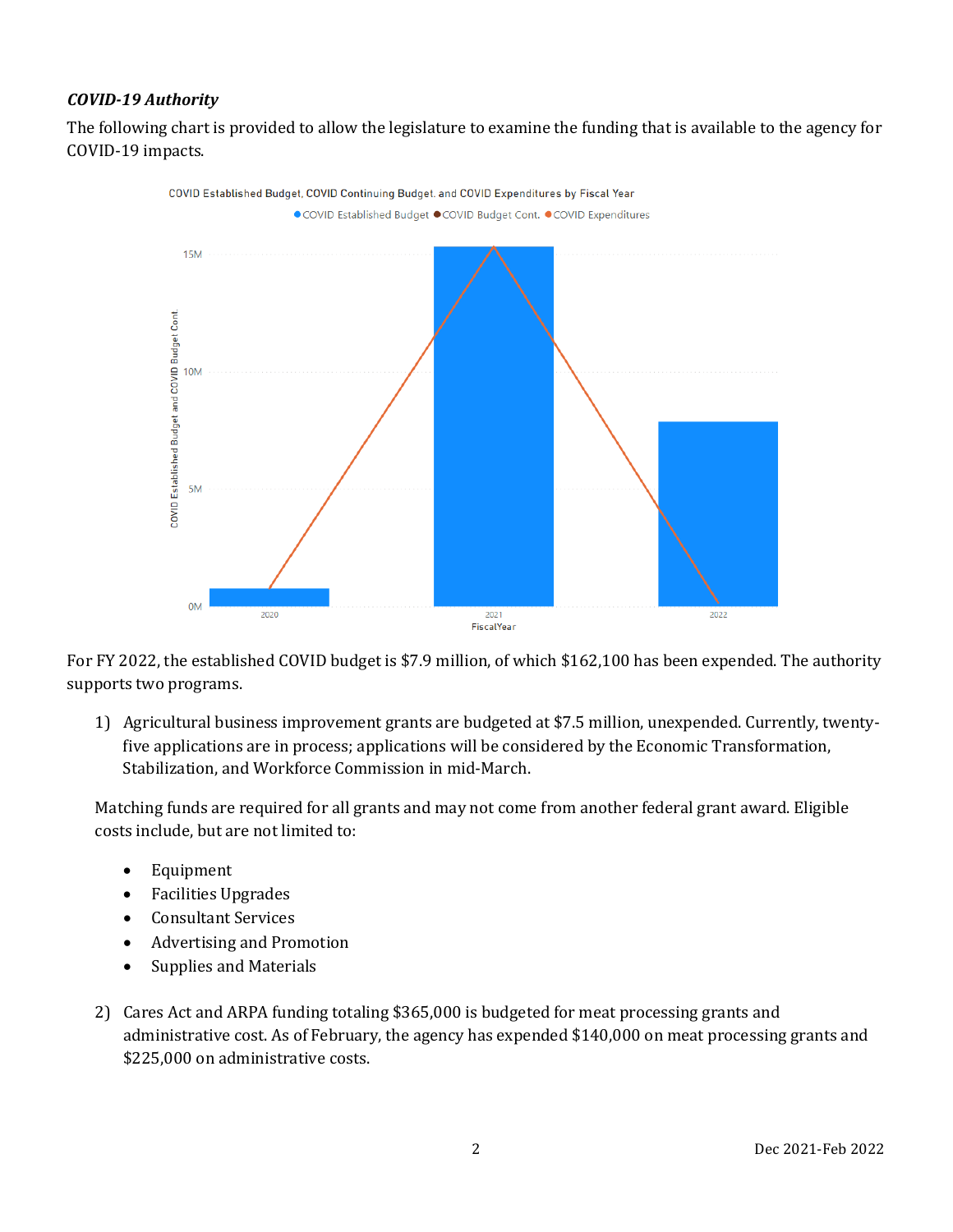## **Statutory Appropriations**

Expenditures of statutory appropriations totaled \$2.1 million, of which 20.0% or \$420,500 is general fund. General fund is statutorily appropriated for the Growth Through Agriculture programs, Montana Cooperative Development Center, and food development programs. The agency expended \$1.1 million from state special revenue statutorily appropriated for research and marketing programs for potatoes, pulse crops, and other agriculture development programs. The agency expended \$598,200 in proprietary revenue statutorily appropriated for hail insurance claims.

## **HB 2 BUDGET MODIFICATIONS**

The following chart shows the HB 2 budget as passed by the legislature, including the pay plan, and the HB 2 modified budget through February 28, 2022. Net modifications to the budget include operating plan changes from one expenditure account to another, program transfers, reorganizations, and agency transfers of authority. The positive modifications and negative modifications are shown by program, expenditure account, and fund type.

| Legislative Budget Compared to Modified Budget - HB 2 Only |                                            |                                 |                          |  |
|------------------------------------------------------------|--------------------------------------------|---------------------------------|--------------------------|--|
| <b>Agency Name</b>                                         | December Modified March Modified<br>Budget | Budget                          | Net Modifications        |  |
| □ MT Dept of Agriculture                                   | 19,189,765                                 | 19,189,765                      | $\mathbf 0$              |  |
| AGRICULTURAL DEVELOPMENT DIV                               | 7.734.664                                  | 7.734.664                       | $\Omega$                 |  |
| AGRICULTURAL SCIENCES DIVISION                             | 9.451.458                                  | 9.451.458                       | 0                        |  |
| CENTRAL MANAGEMENT DIVISION                                | 2.003.643                                  | 2.003.643                       |                          |  |
| Total                                                      | 19,189,765                                 | 19,189,765                      | 0                        |  |
| Expenditure                                                | December Modified March Modified<br>Budget | Budget                          | <b>Net Modifications</b> |  |
| 61000 Personal Services                                    | 8,726,286                                  | 8,756,286                       | 30,000                   |  |
| 62000 Operating Expenses                                   | 4.856.381                                  | 4,868,881                       | 12,500                   |  |
| 63000 Equipment & Intangible Assets                        | 456.389                                    | 398.889                         | $-57.500$                |  |
| 66000 Grants                                               | 4.971.952                                  | 4.986.952                       | 15,000                   |  |
| 68000 Transfers-out                                        | 164.757                                    | 164,757                         |                          |  |
| 69000 Debt Service                                         | 14,000                                     | 14.000                          |                          |  |
| <b>Fund Type</b>                                           | December<br>Modified Budget                | March Modified<br><b>Budget</b> | Net Modifications        |  |
| 01 General                                                 | 1.058.725                                  | 1.058.725                       | $\Omega$                 |  |
| 02 State/Other Spec Rev                                    | 16.403.060                                 | 16,403,060                      | $\Omega$                 |  |
| 03 Fed/Other Spec Rev                                      | 1.243.940                                  | 1.243.940                       |                          |  |
| 06 Enternrise                                              | 484,040                                    | 484.040                         | 0                        |  |

Modifications to the \$19.2 million HB 2 budget did not increase total authority. The agency moved \$57,500 in authority from equipment & intangible assits to personal services, operating expenses and grants.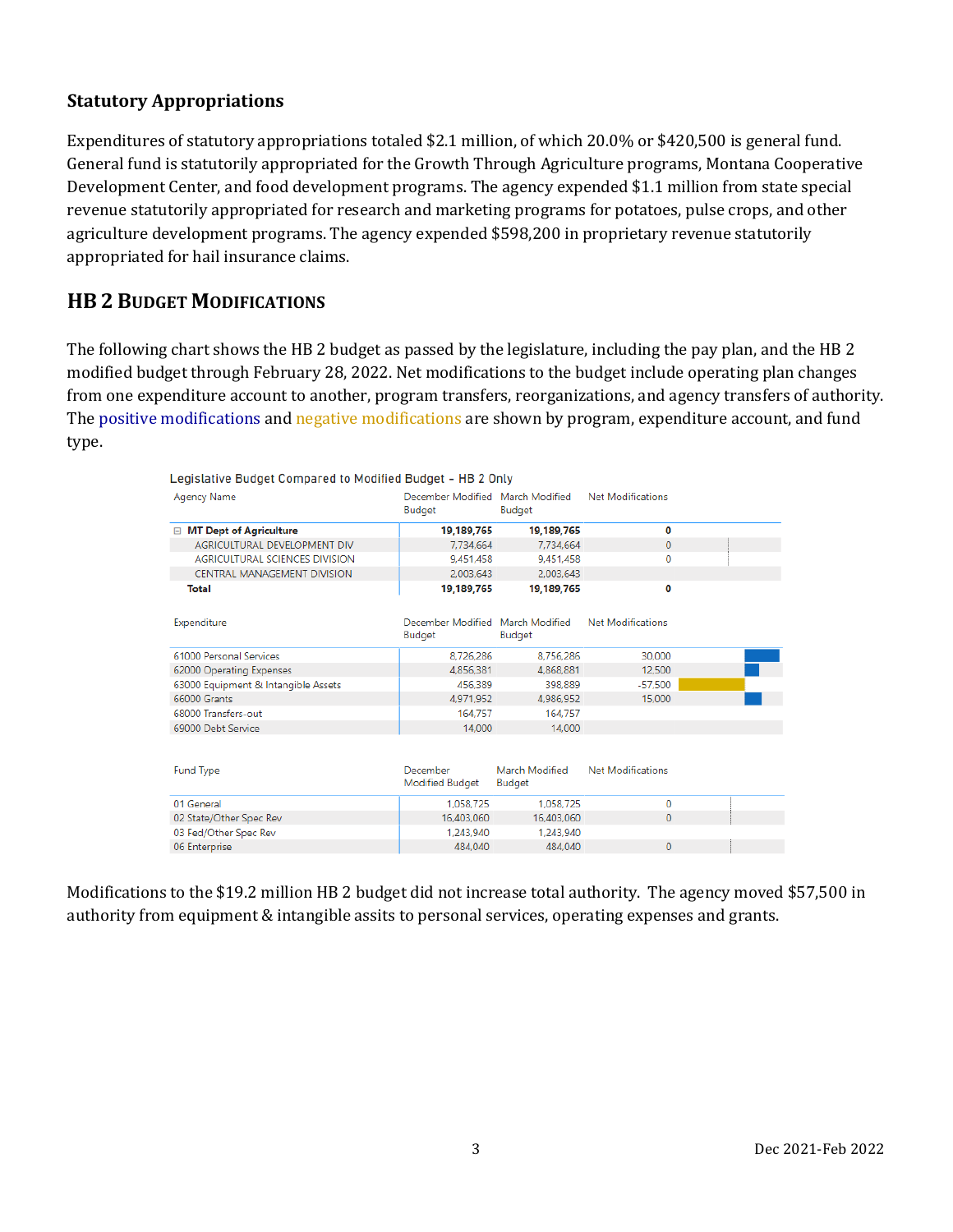## **HB 2 APPROPRIATION AUTHORITY**

The following chart shows the appropriated budget for the agency compared to expenditures through February 2022.



#### Expended Budget and Remaining Budget by Fund Type - HB 2 Only

State special revenue supports 85.5% of the agency's HB 2 budget, federal sources support 6.5%, general fund 5.5%, and the remaining 2.5% is proprietary revenue.

#### Personal Services

The budget for personal services was 55.3% expended through the end of February, 2.3% lower than the average for the three previous biennia of 57.6% over the same time period.

#### Operating Expenses

The budget for operating expenses was 36.4% expended through February of FY 2022; during the same time period in the last three biennia, this rate has ranged between 36.7% and 56.0% with an average of 44.8%.

#### Equipment and Intangible Assets

The budget for equipment and intangible assets was 9.8% expended through February of FY 2022; expenditures for this category vary widely from year to year.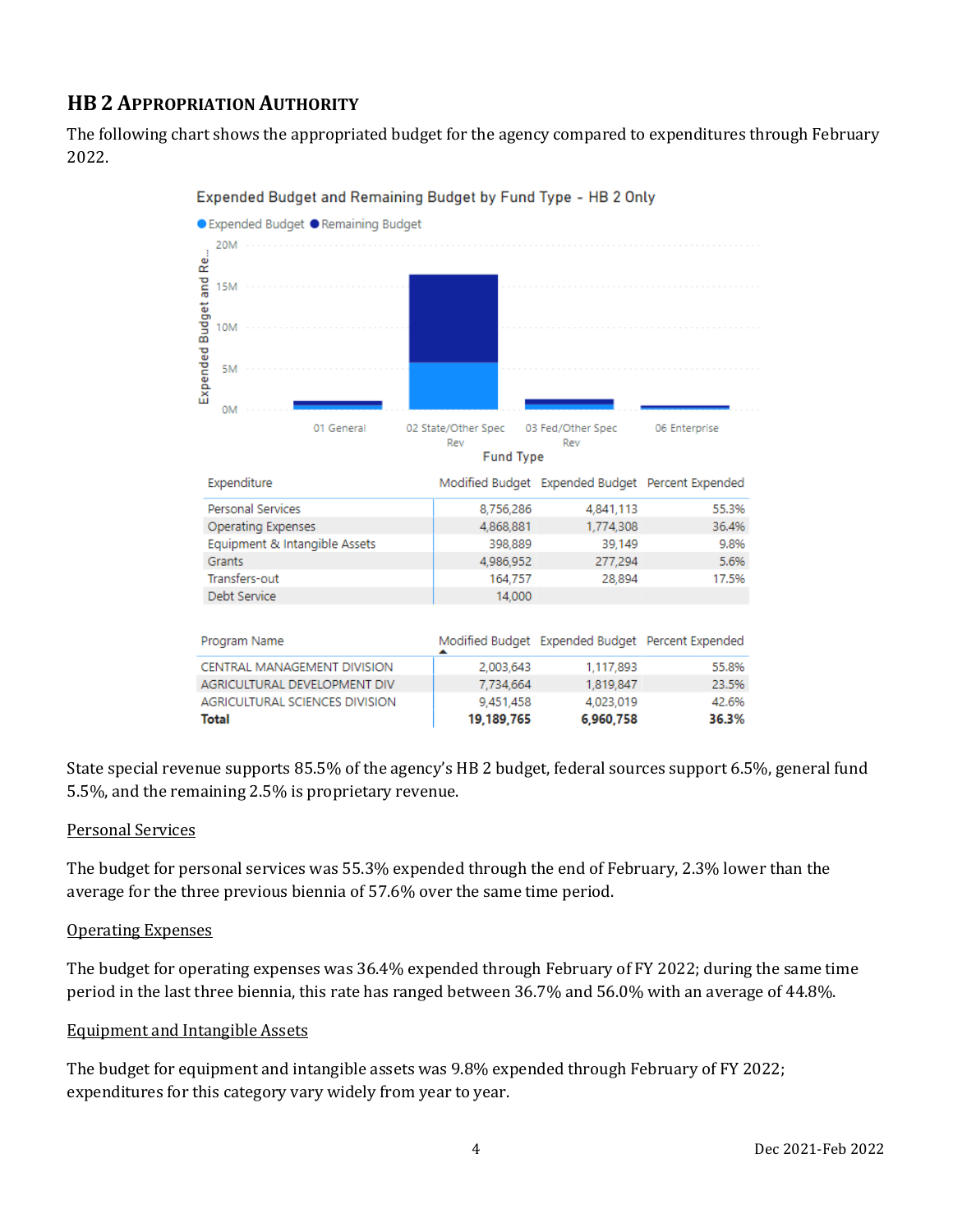## **Grants**

The budget for grants was 5.6% expended through of FY 2022; during the same time period in the last three biennia, this rate has ranged between 0.0% and 24.3% with an average of 11.5%. State special revenue funds 94.2% of the HB 2 grant authority. The agency awards grants for wheat and barley research and marketing programs, growth through agriculture programs, education programs in Montana Schools, and other programs. In previous biennia, grant funding is typically 95.0% expended by the end of the fiscal year.

## **Personal Services**

The following chart shows the filled and vacant FTE within the agency as of November 1, 2021.



## *Total FTE*

The Department of Agriculture has 119.06 FTE funded in HB 2

- Centralized services division 19.00 FTE
- Agricultural sciences division 61.79 FTE
- Agricultural development division 38.27 FTE

## *Utilization Rate*

Of the total personal services hours available, the agency has utilized 85.0%. The centralized services division utilization rate is 93.7%; the agricultural sciences division rate is 84.5%; and the rate for the agricultural development division is 80.0%. The agency has had some issues recruiting, resulting in positions being open longer. Other positions are held open to meet the 5.0% vacancy savings established in HB 2.

#### *Vacancies*

Vacant positions total 23.7 FTE. Vacant full-time positions total 9.8 FTE, and part-time positions total 13.9 FTE.

Full-time positions totaling 2.3 FTE have been vacant for more than a year, the longest vacancy being four years. Vacant part-time positions include scientists, inspectors, instructors, and claims examiners positions. Part-time positions totaling 3.80 FTE have been vacant for more than a year, the longest vacancy being 6.6 years.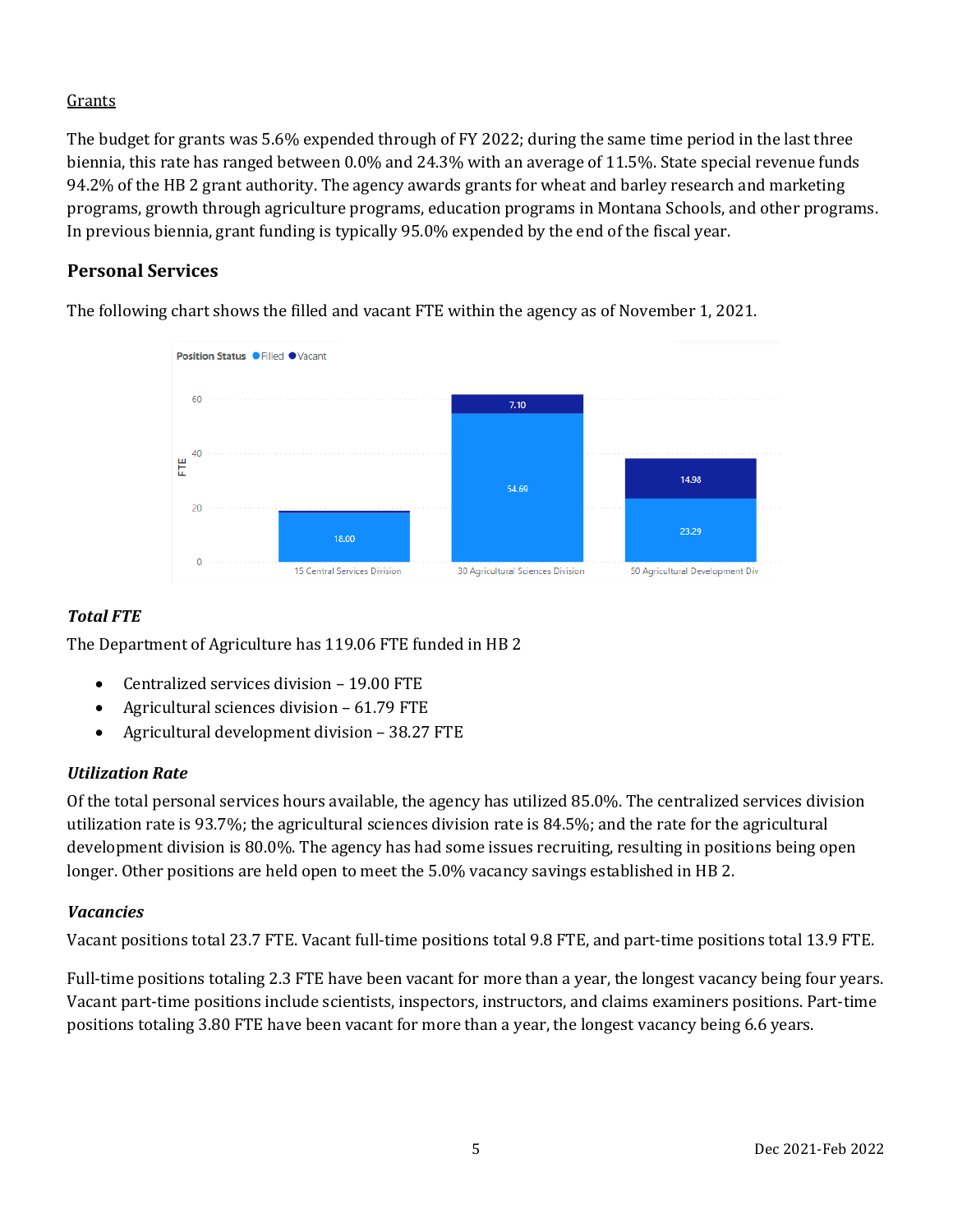| Department of Agriculture<br>Vacancies February 2022 |            |               |              |                                       |       |               |              |
|------------------------------------------------------|------------|---------------|--------------|---------------------------------------|-------|---------------|--------------|
| <b>Agricultural Development Div</b>                  | <b>FTE</b> | Months Vacant | Years Vacant | <b>Central Services Division</b>      | FTE   | Months Vacant | Years Vacant |
| <b>Business Executive</b>                            | 1.00       | 0.3           | 0.0          | <b>Business Executive</b>             | 1.00  | 1.7           | 0.1          |
| Seasonal Sampler                                     | 8.70       | 1.2           | 0.1          | Division Total <sup>1</sup>           | 1.00  | 1.7           | 0.1          |
| Insurance Claims Examiner                            | 0.30       | 3.5           | 0.3          |                                       |       |               |              |
| Insurance Claims Adjuster                            | 0.30       | 3.8           | 0.3          | <b>Agricultural Sciences Division</b> | FTE   | Months Vacant | Years Vacant |
| Insurance Claims Adjuster                            | 0.30       | 4.6           | 0.4          | Agricultural Science Specialis        | 0.60  | 0.3           | 0.0          |
| Insurance Claims Adjuster                            | 0.30       | 4.7           | 0.4          | Commodity Svc Bur Chief               | 1.00  | 2.2           | 0.2          |
| Insurance Claims Adjuster                            | 0.30       | 5.1           | 0.4          | <b>Analytical Chemist</b>             | 1.00  | 2.2           | 0.2          |
| <b>Customer Service Assistant</b>                    | 0.30       | 5.6           | 0.5          | Apiary Technician                     | 1.00  | 3.1           | 0.3          |
| Claims Examiner 1                                    | 0.30       | 15.9          | 1.3          | Agricultural Field Technician         | 1.00  | 4.5           | 0.4          |
| Claims Examiner 1                                    | 0.30       | 15.9          | 1.3          | Agricultural Inspector 2              | 0.50  | 8.1           | 0.7          |
| Insurance Claims Adjuster                            | 0.30       | 15.9          | 1.3          | <b>Agricultural Scientist 1</b>       | 1.00  | 16.3          | 1.4          |
| Insurance Claims Adjuster                            | 0.30       | 17.1          | 1.4          | Compliance Manager                    | 1.00  | 16.8          | 1.4          |
| Claims Examiner 1                                    | 0.30       | 40.3          | 3.4          | <b>Agricultural Scientist 1</b>       | 0.00  | 85.7          | 7.1          |
| Insurance Claims Adjuster                            | 0.30       | 41.2          | 3.4          | Division Total <sup>1</sup>           | 7.10  | 6.9           | 0.6          |
| <b>Statistical Assistant</b>                         | 0.70       | 55.0          | 4.6          |                                       |       |               |              |
| Instructional Coordinator 1                          | 0.90       | 60.9          | 5.1          |                                       |       |               |              |
| Agricultural Inspector 3                             | 0.70       | 79.1          | 6.6          |                                       | FTE   | Months Vacant | Years Vacant |
| Division Total <sup>1</sup>                          | 15.60      | 13.6          | 1.1          | Agency Total                          | 23.70 | 11.1          | 0.9          |

**1 Division Totals for months and days vacant are weighted averages** 

#### *Turnover and payroll adjustments*

Since July 1, thirteen employees have left the agency. Eight employees have left state employment; three have retired; and two employees transferred to a different agency.

The agency adjusted pay for twenty positions detailed below. Combined, all pay adjustments increased the annual personnel costs by about \$18,300.

- Thirteen positions received increases in pay for longevity
- Five positions received adjustments in pay for retention
- One position completed initial training
- One position had a correction for inaccurate pay

#### **Next Steps for Personal Services Reporting**

In upcoming Quarterly Financial Reports, the LFD will begin the process of a more comprehensive look at personal services. The LFD will compare two executive "snapshots" -- July 2020 and July 2022. The analysis will identify adjustments adopted by the legislature in 2021 and modifications made by the agencies, within the confines of budget law.

The September Quarterly Financial Report will provide the complete comparison from July 2020 to July 2022. Ultimately, the analysis will result in a description of all the components that will be part of the executive's decision package one (DP 1) 2025 biennium budget request. This work will prepare legislators for budget deliberations in the 2023 session. For a review of how DP 1 works and snapshot components, please read this [short brochure](https://montana.maps.arcgis.com/apps/Cascade/index.html?appid=23095fcf15754f4fb38b63c58a884b97) from 2019. This story map was created with the Story Map Cascade application in ArcGIS Online.

## **AGRICULTURE LINE ITEMED DECISION PACKAGES**

## **Update on Decision Packages Approved by the 2021 Legislature**

The table below summarizes the agency's expenditures against legislative appropriations for decision packages that appear as a line item in HB 2. A detailed discussion of each decision package is provided below.